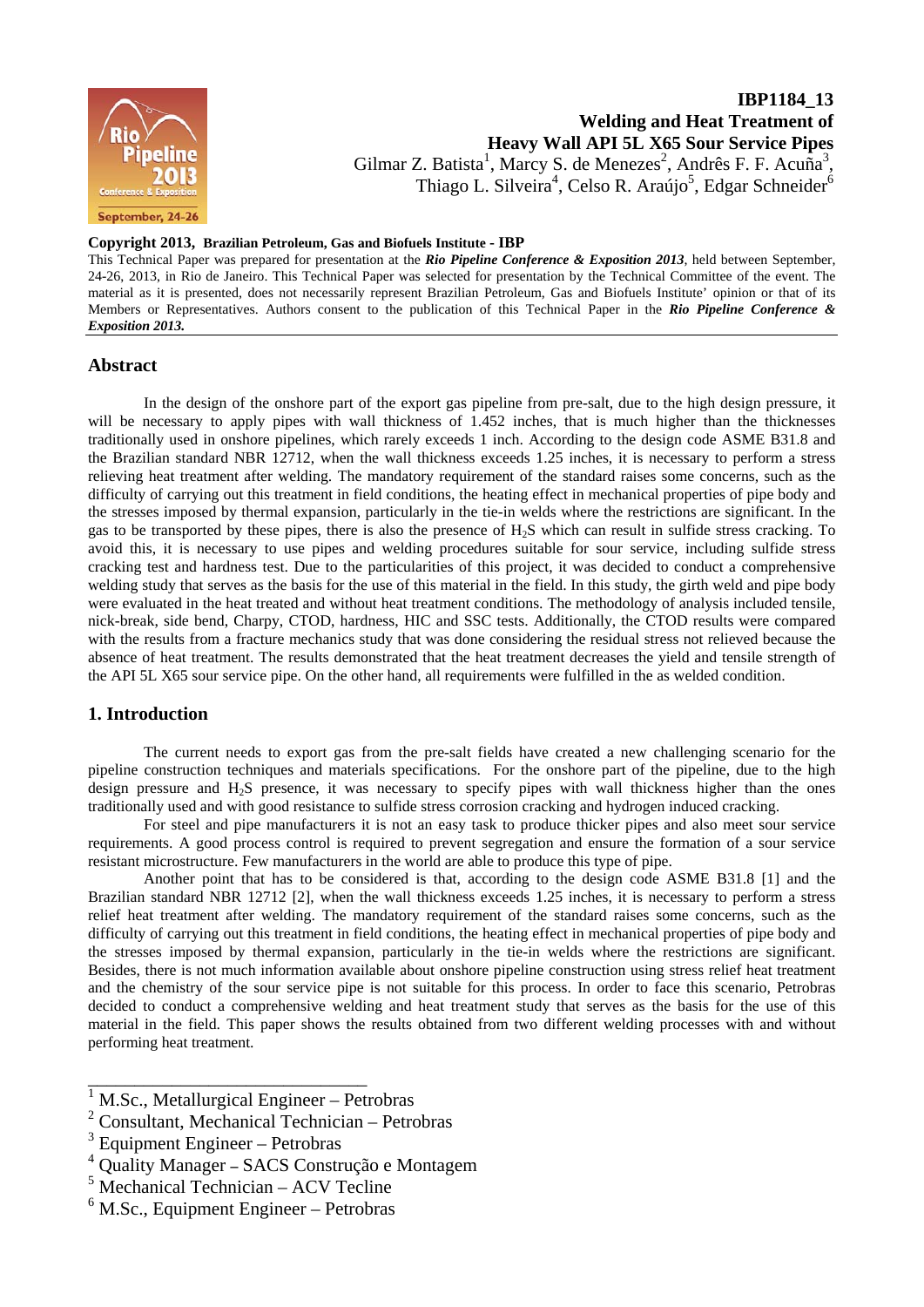### **2. Material and Experimental Procedure**

#### **2.1. Pipe Material**

 The X65 sour service pipes used in this study were produced by the SAW UOE process according to API 5L specification [3]. The diameter and the wall thickness were 24 inches and 1.452 inches respectively. The chemical composition can be seen in Table 1 and it results in a carbon equivalent IIW of 0.33% and Pcm of 0.14%.

|  |  | Table 1. Chemical composition. |
|--|--|--------------------------------|
|--|--|--------------------------------|

|      | Mr           | $\tilde{\phantom{a}}$<br>. | Nb    |       | m.    |       | ∪ù    | Mo    |        | $\rightarrow$ |        |           |           | $\sim$ $\sim$ $\cdot$<br>N |        |
|------|--------------|----------------------------|-------|-------|-------|-------|-------|-------|--------|---------------|--------|-----------|-----------|----------------------------|--------|
| 0.04 | $\sim$<br>┱∠ | J.30                       | 0.044 | 0.001 | 0.014 | 0.046 | 0.204 | 0.027 | 0.0013 | 0.032         | 0.0046 | $_{0.01}$ | $0.001\,$ | 0.264                      | 0.0003 |

 The plates used to make the pipes were produced by the well-known thermo mechanical controlled rolling process (TMCP) followed by accelerated cooling that produces a fine grain microstructure that provides high strength, toughness and good weldability. It is important to mention that the alloy design and the rolling process parameters were establish to produce a 1.452 inches plate suitable for sour service. They were not designed to keep the X65 properties after post weld heat treatment.

#### **2.2. Welding**

 The pipe was cut in small rings of around 400 mm each to produce the welded coupons. The girth welding was done representing a real field situation with the tube fixed in the horizontal position. Figure 1 shows the type of bevel used in the preparation of pipe ends.



Figure 1. Bevel geometry.

 With the intention to assure good quality and avoid repairs in the root pass, a welding procedure using TIG process was established for root and hot passes. For filling and cap passes a semi-automatic flux cored arc welding process with shielding gas protection (FCAW-G) was used.

 In order to maximize productivity in welding, a second procedure was also tested using the semi-automatic MAG CSC process (controlled short circuit) for the root pass and a semi-automatic flux cored arc welding process with shielding gas protection (FCAW-G) for the filling and cap passes.

 Six coupons were welded (3 for each welding procedure) and then immediately tested and six other coupons were welded (3 for each welding procedure) and heat treated. Two rings, one in as received condition and another one after heat treatment, were also tested in order to evaluate the pipe properties. Table 2 summarizes the number of coupons and rings used in the study.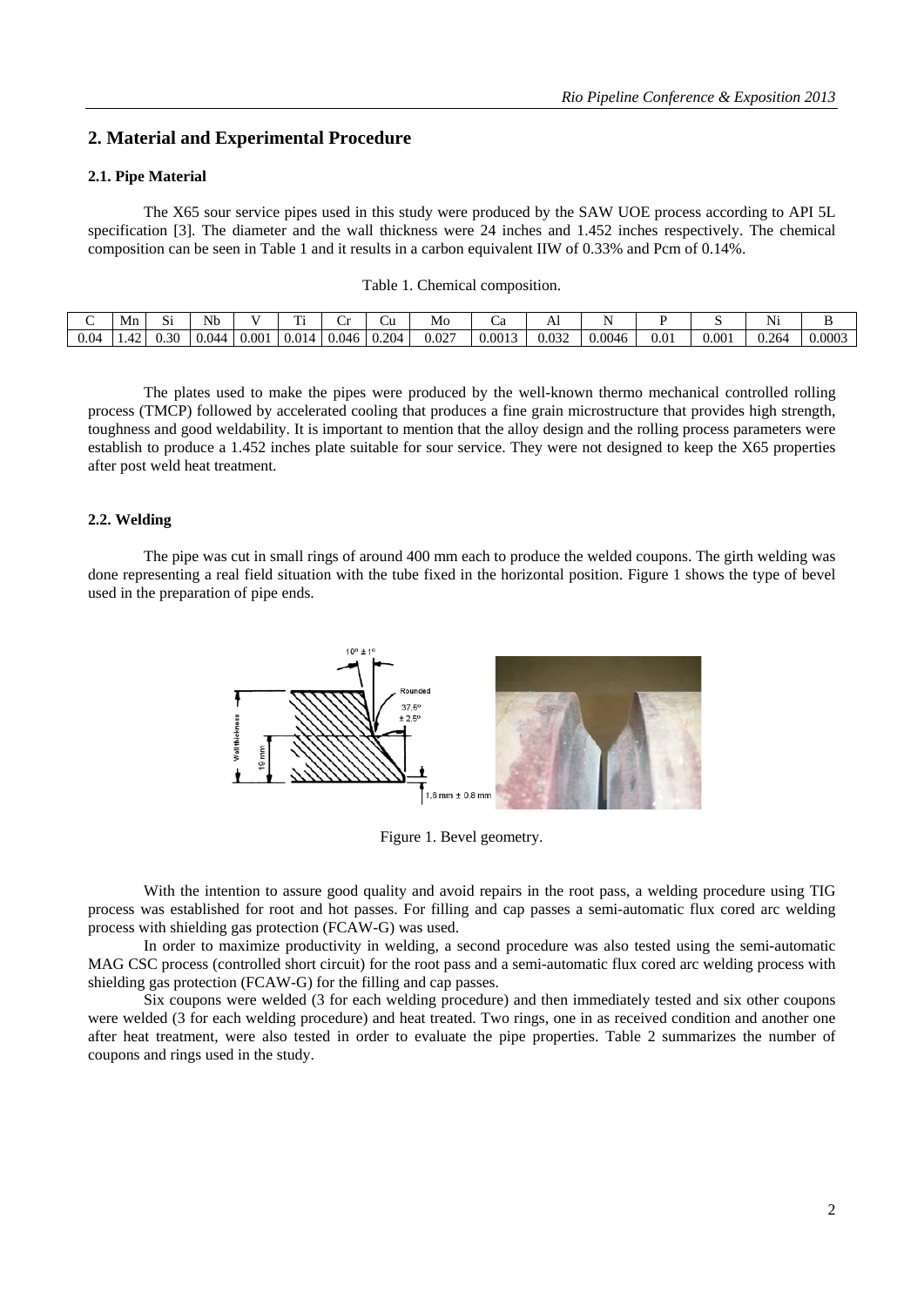|   | <b>Procedure Identification</b> | <b>Welding Process</b>                | <b>Number of Coupons</b><br>(Welds) | Number of<br><b>Rings</b> |  |
|---|---------------------------------|---------------------------------------|-------------------------------------|---------------------------|--|
| A | As welded                       | $TIG (root pass) +$                   |                                     | 6                         |  |
| в | Heat treated                    | <b>FCAW-G</b><br>(filling passes)     |                                     | 6                         |  |
| C | As welded                       | <b>MAG CCC</b> (root                  |                                     | 6                         |  |
| D | Heat treated                    | $pass$ + $FCAW-G$<br>(filling passes) |                                     | 6                         |  |
| Е | Original pipe                   |                                       |                                     |                           |  |
| R | Heat treated pipe               | Pipe body                             |                                     |                           |  |
|   | Total                           | 12                                    | 26                                  |                           |  |

|  |  | Table 2. Number of rings and coupons tested. |  |
|--|--|----------------------------------------------|--|

 Twelve welded coupons and two rings were used to evaluate the welding procedures and the effect of the heat treatment. The welding was performed with two welders at the same time (Figure 2a). The weld profiles for both procedures are shown in Figure 2b) and c) and the welding data can be seen in Table 3.



Figure 2. Welding activity.

| <b>Process</b>                            | TIG: root and hot passes<br>FCAW-G: filling and cap passes                                         | MAG: root pass<br>FCAW-G: filling and cap passes                                                   |  |  |  |
|-------------------------------------------|----------------------------------------------------------------------------------------------------|----------------------------------------------------------------------------------------------------|--|--|--|
| <b>Welding direction</b>                  | TIG: vertical up<br>FCAW: vertical down                                                            | MAG: vertical down<br>FCAW: vertical up                                                            |  |  |  |
| Shielding gas                             | Root: $100\%$ Ar $(10 \frac{\text{I}}{\text{min}})$<br>Filling: $100\%$ CO <sub>2</sub> (15 l/min) | Root: $75\%$ Ar / $25\%$ CO <sub>2</sub> (15 l/min)<br>Filling: $100\%$ CO <sub>2</sub> (15 l/min) |  |  |  |
| <b>Preheat and interpass</b>              | 100 °C / 175 °C                                                                                    |                                                                                                    |  |  |  |
| <b>Comsumables</b>                        | TIG: AWS A 5.18, ER 70S-6<br>FCAW: AWS A5.20, E71T-1CJ                                             | MAG: AWS A 5.18, ER 70S-6<br>FCAW: AWS A5.20, E71T-1CJ                                             |  |  |  |
| Amperage $(A)$                            | $TIG: 122 - 128$<br>$FCAW: 155 - 180$                                                              | $MAG: 90 - 103$<br>$FCAW: 163 - 194$                                                               |  |  |  |
| Voltage (V)                               | $TIG: 9.58 - 10.18$<br>$FCAW: 24.34 - 26.25$                                                       | $MAG: 16.10 - 16.48$<br>$FCAW: 24.39 - 24.74$                                                      |  |  |  |
| <b>Polarity</b>                           | TIG: CC / FCAW: CC <sup>+</sup>                                                                    | MAG: $CC^+/FCAW$ : $CC^+$                                                                          |  |  |  |
| Wire speed (inch/min)                     | TIG: Not applicable<br>FCAW: 284.21                                                                | MAG: 175<br>FCAW: 287.36                                                                           |  |  |  |
| <b>Welding speed</b><br>$\text{(cm/min)}$ | TIG: 6.85<br><b>FCAW: 14.20</b>                                                                    | MAG: 11.05<br><b>FCAW: 14.55</b>                                                                   |  |  |  |
| <b>Heat Input (kJ/cm)</b>                 | $TIG: 10.63 - 11.86$<br>$FCAW: 16.55 - 20.82$                                                      | MAG: 7.91 a 9.37<br>FCAW: 17.07 a 20.70                                                            |  |  |  |

Table 3. Welding data.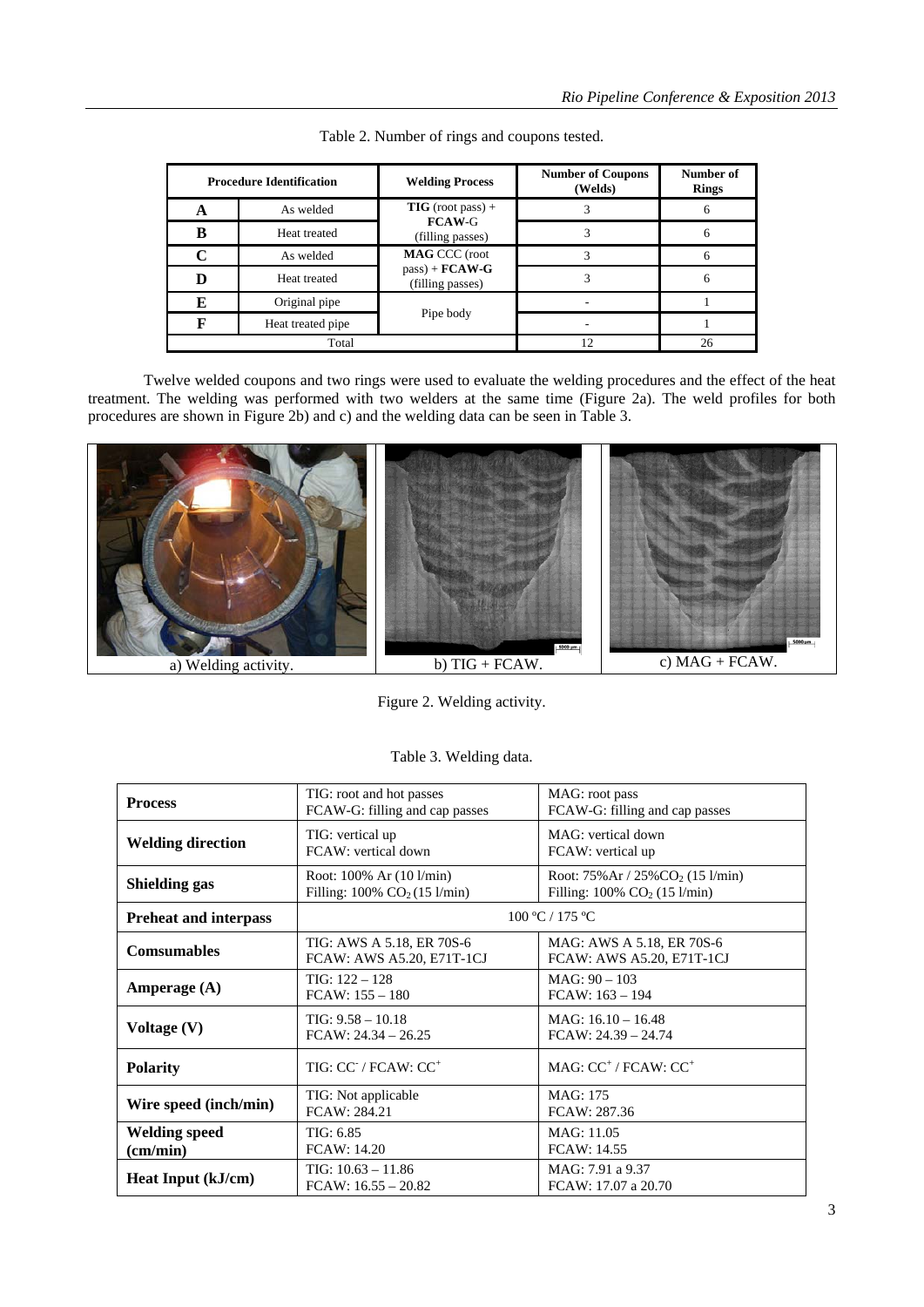After welding, all coupons were inspected and approved by radiographic examination according to API 1104 [4] requirements.

#### **2.3. Stress Relieving Heat Treatment**

After girth welding, six coupons, three welded with  $TIG + FCAW$  and three welded with  $MAG + FCAW$ , were heat treated. Additionally, one ring of pipe body, including the SAW longitudinal weld, was also heat treated to evaluate its influence in the pipe properties.

 Figure 3 shows the pipe preparation for stress relieving heat treatment. The heating method applied was electric resistance.



Figure 3. Heat treatment.

The stress relieving heat treatment was performed according to the following parameters:

- Soaking temperature:  $595 \text{ °C} \pm 15 \text{ °C}$ .
- Soaking time: 90 minutes.
- Heating rate: 55 ºC/h to 150 ºC/h.
- Cooling rate: 55 ºC/h to 185 ºC/h.

Figure 4 shows the heat treatment arrangement.



Figure 4. Electric resistance heating.

#### **2.4. Metalographic and Mechanical Tests**

 Specimens were sampled from the welded coupons to perform the mechanical tests required by API 1104 (tensile, nick-break and bending) and also Charpy, hardness, metallography and stress corrosion test. Additionally, CTOD testes (Crack Tip Opening Displacement) were done to compare the results with the critical value defined by the fracture mechanics study.

 One heat treated pipe ring including the SAW longitudinal seam was also evaluated with mechanical tests and compared with another ring representing the pipe original condition, without heat treatment. In this case, tensile, Charpy, hardness, metallography, SSC (Sulfide Stress Cracking) and HIC (Hydrogen Induced Cracking) tests were performed.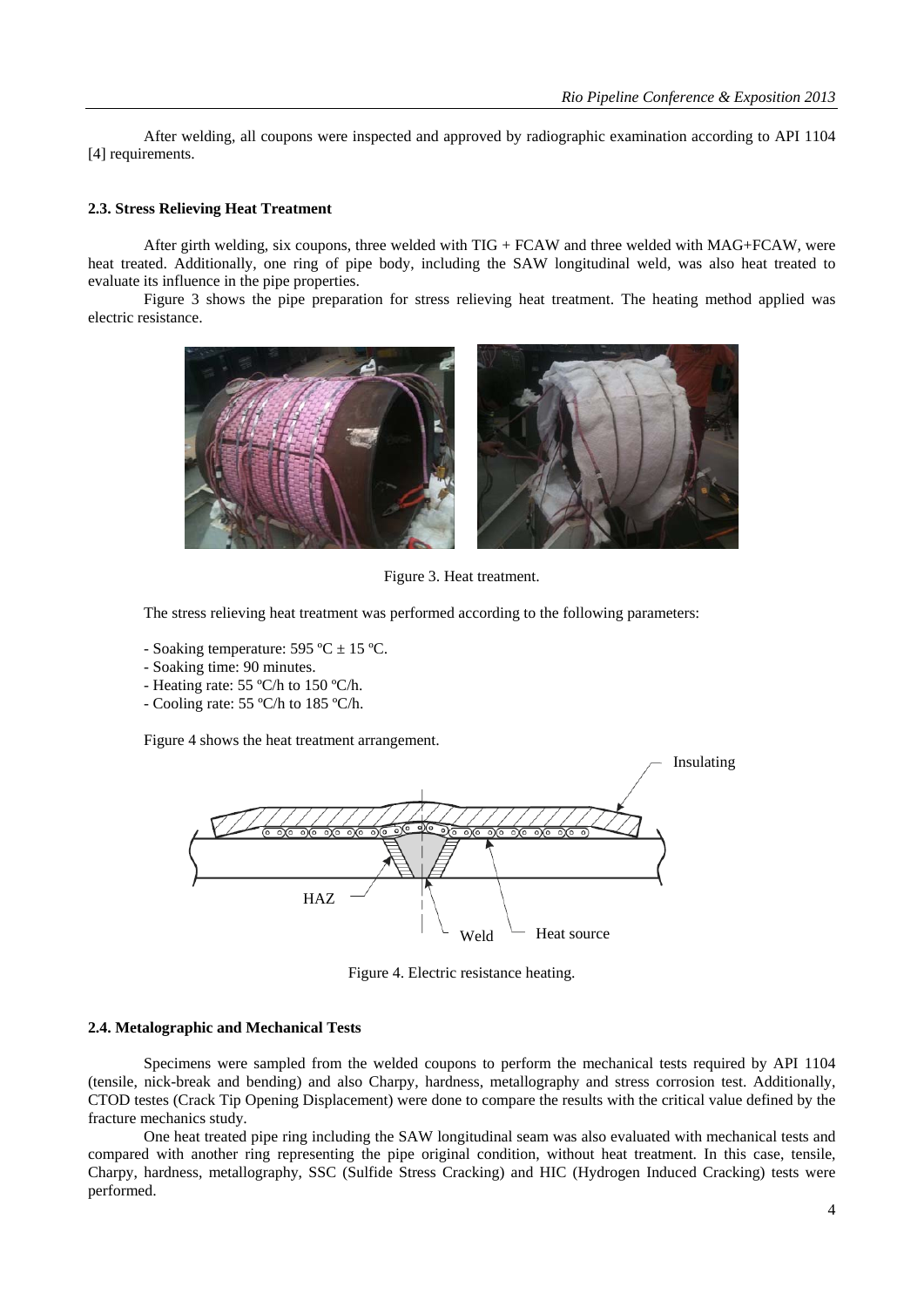All tests were done in the as welded and heat treated conditions in the girth weld as well as pipe body and SAW longitudinal weld.

 The test methods and samples for tensile, nick-break and bending tests of the girth welds were done according the API 1104 requirements. Figure 5 and Figure 6 shows the specimens geometry and dimensions.



Figure 5. Tensile specimen dimensions.



Figure 6. Nick-break and bending specimens.

 The Vickers hardness specimens were prepared according to ISO 15156-2 [5] (Figure 7a) for girth weld and according to API 5L for the SAW longitudinal weld (Figure 7b).



Figure 7. Hardness profile.

 Charpy impact test specimens of the girth weld were sampled at 2 mm from the inner surface (close to the root pass) and 2 mm from the outside surface (close to the cap pass) of the pipe for both weld metal and HAZ. Figure 8 a) shows the notches position for girth weld Charpy test.

 For pipe body and longitudinal weld seam, the specimen orientation and the HAZ notch location are shown in Figure 8 b).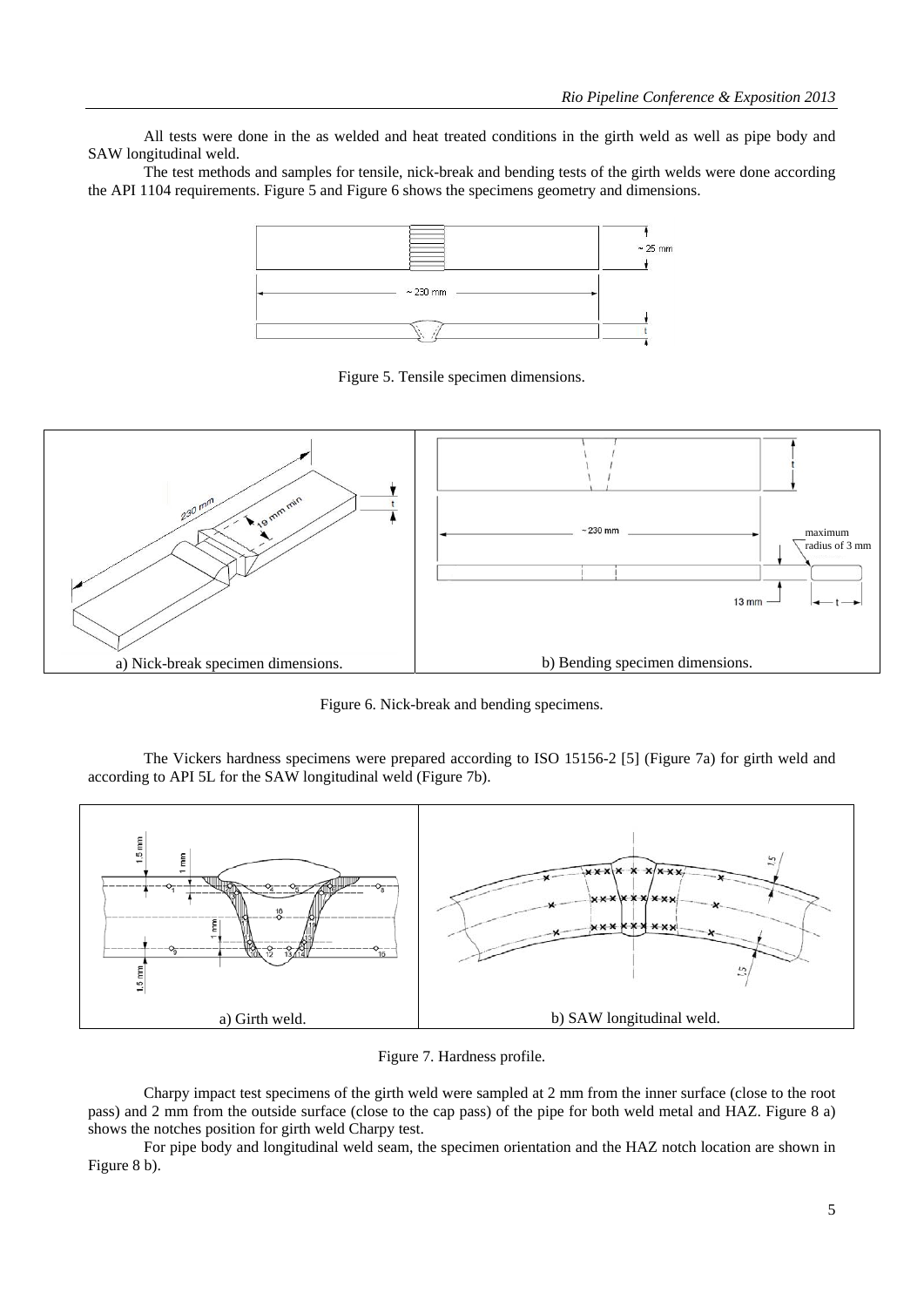

Figure 8. Specimen orientation and notches position.

 The specimen preparation and test method were performed according to ASTM A370 [6]. Three full size specimens of 10 x 10 x 55 mm were tested for each position and the test temperature was 0 °C.

 Tensile tests of pipe body and longitudinal seam were done according to API 5L requirements. For each ring, with and without heat treatment, two round bar specimens were sampled from the pipe body and two strip specimens were sampled from the SAW longitudinal weld. Figure 9 shows the tensile specimen dimensions.



Figure 9. Tensile specimens.

 The HIC test was performed in the pipe body for both conditions, with and without heat treatment. The test methodology and specimens preparation were done in accordance with NACE TM 0284 [7] standard and the test solution defined for the test was solution B of NACE TM 0177 [8] standard. Three specimens were removed according to the orientation shown in Figure 10. During the test, all samples were exposed to the test solution for 96 hours with continuous bubbling of  $H_2S$ .



Figure 10. Orientation of test specimens.

 The sulfide stress corrosion cracking test was performed in the girth weld, base metal and SAW weld seam according to the ISO 7539-2 [9] standard using the four point loading method (Figure 11). Three specimens were tested for each region (base metal, SAW weld and girth weld). During the test, a stress level correspondent to 72% of the specified minimum yield strength of the pipe was applied. The stressed samples were exposed to the test solution B of NACE TM 0284 standard for 30 days with continuous bubbling of H<sub>2</sub>S. The girth weld root was preserved during the test as can be seen in Figure 12.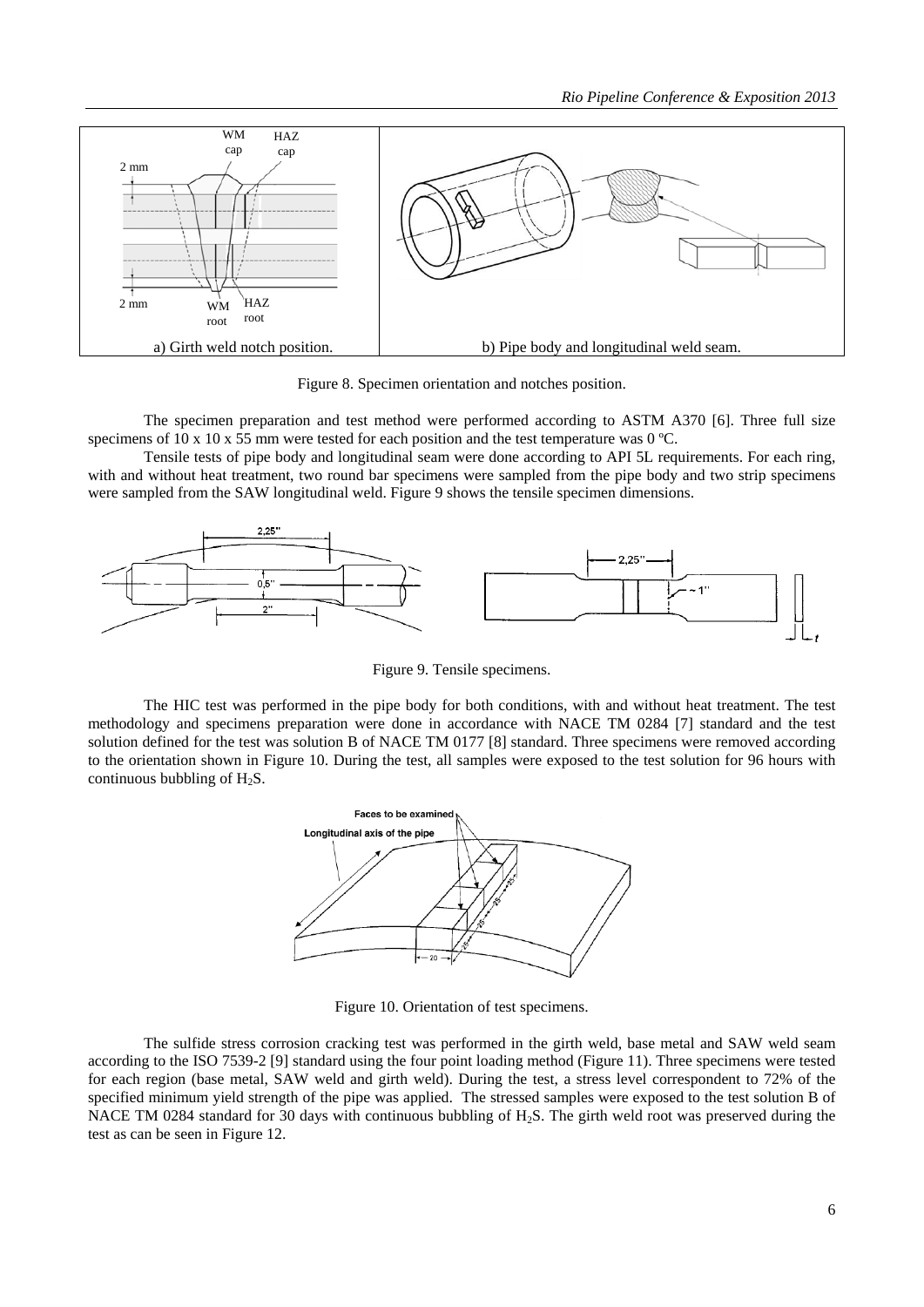

Figure 11. Four point loading.



Figure 12. Girth weld specimens.

 For CTOD tests, SEB specimens were used according to BS 7448 [10] and oriented so that its length is parallel to the pipe axis and its width is in the circumferential direction. The weld metal test was conducted on through thickness specimen of rectangular sections (Bx2B) with orientation correspondent to NP in the notation of BS 7448. The HAZ test was conducted on surface notched specimens of square sections (BxB) with orientation corresponding to NO in the notation of BS 7448. Nine fracture toughness tests, three from 6 o'clock position, three from 12 o'clock position and three from 3 o' clock position were carried out in both weld metal and HAZ.

#### **3. Results and Discussion**

The stress relieving heat treatment affected the tensile properties of API 5L X65 pipe manufactured to meet sour service requirements. The decrease in yield and tensile strength for specimens sampled from pipe body (Figure 13a), and tensile strength for specimens sampled from girth weld (Figure 14) confirms that the heat treatment is not indicated for this type of material. For girth weld tests, the specimen fracture occurred at base metal (Figure 15), showing that the weld strength was not strongly affected by heat treatment and that the pipe base material is susceptible to stress relieving heat treatment. Figure 13b) shows that the tensile strength of the SAW longitudinal weld was affected by heat treatment but, in this case, it is above the minimum value required by API 5L.



Figure 13. Yield and tensile strength results from pipe body and SAW weld seam.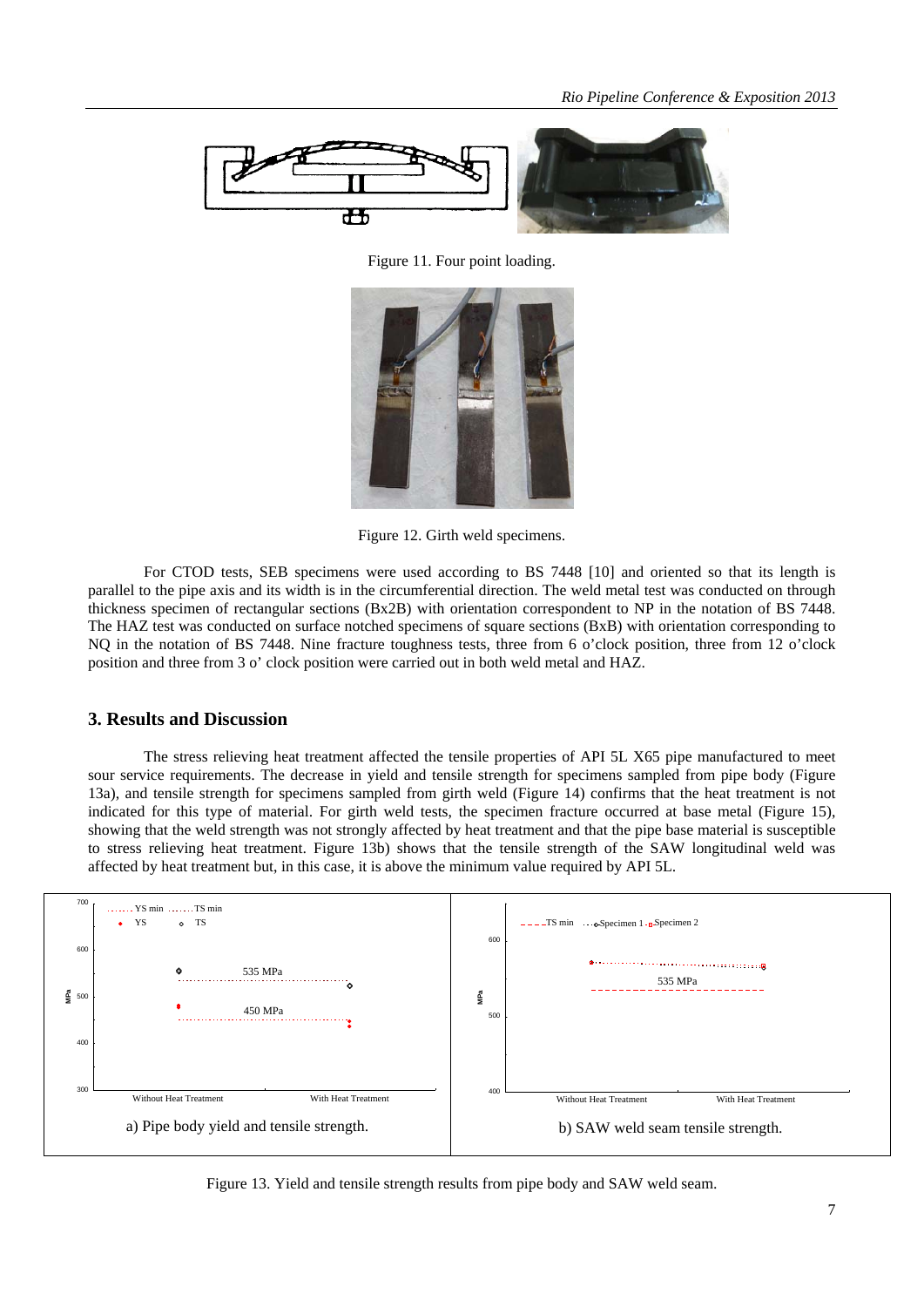

Figure 14. Tensile strength results of girth welds.



Figure 15. Tensile specimens of girth welds.

Groeneveld [11] analyzing the effect of stress relieving heat treatment in a X70, 20 inches x 0.5 inch pipe, manufactured by the HFW process, observed an increase in yield strength after the pipe has been subjected to a heat treatment of 45 minutes at 594 °C. The time difference between Groeneveld's treatment and the treatment applied in the pipe of this study can be explained by the wall thickness difference between these two pipes. The ASME B31.8 states the time of the treatment according to the wall thickness of the pipe, specifying the value of 1 hour per inch of wall thickness.

 One factor that may help to understand the difference between the increase in yield strength obtained by Groeneveld [11] in contrast with the decrease of yield strength observed in this study may be the difference in chemical composition between these two steels. Table 4 shows the chemical compositions found in both cases.

| Pipe               | $\sqrt{ }$<br>◡ | Mn       | Si   | Nb    |       | Тï.<br>11 | ◡                        | Cu    | Mo    | Ca     | Al    | . .    |       | ∼     | Ni    | в      |
|--------------------|-----------------|----------|------|-------|-------|-----------|--------------------------|-------|-------|--------|-------|--------|-------|-------|-------|--------|
| X65<br>1.452"      | 0,04            | $42^{1}$ | 0,30 | 0,044 | 0,001 | 0,014     | 0,046                    | 0,204 | 0.027 | 0,0013 | 0.032 | 0,0046 | 0.01  | 0.001 | 0,264 | 0,0003 |
| X70<br>$0.5"$ [11] | 0.038           | 1.48     | 0.21 | 0,047 | 0,081 | 0,017     | $\overline{\phantom{m}}$ | 0,008 | $- -$ | --     | 0,036 | 0,0028 | 0,007 | 0,001 | $- -$ | $- -$  |

Table 4. Comparison between chemical composition (wt %).

 The main alloying element that could explain the increase in yield strength occurred in the study done by Groeneveld [11] is the Vanadium. Yong et al [12] showed that during the cooling of the steel in the rolling process, the V carbides start to form at the temperature of 719 °C, so that around this temperature, most of the V may still be in solid solution in the austenitic matrix. As the final rooling temperature is around 720  $^{\circ}$ C, it may be possible that the cooling rate was high enough to keep part of the V in solid solution. Meireles [13] comments that when a steel containing vanadium in solid solution is subjected to tempering (which is the same case of the stress relieving heat treatment), a refined and dispersed carbonitrides precipitation is generated, resulting in an increase of the yield strength.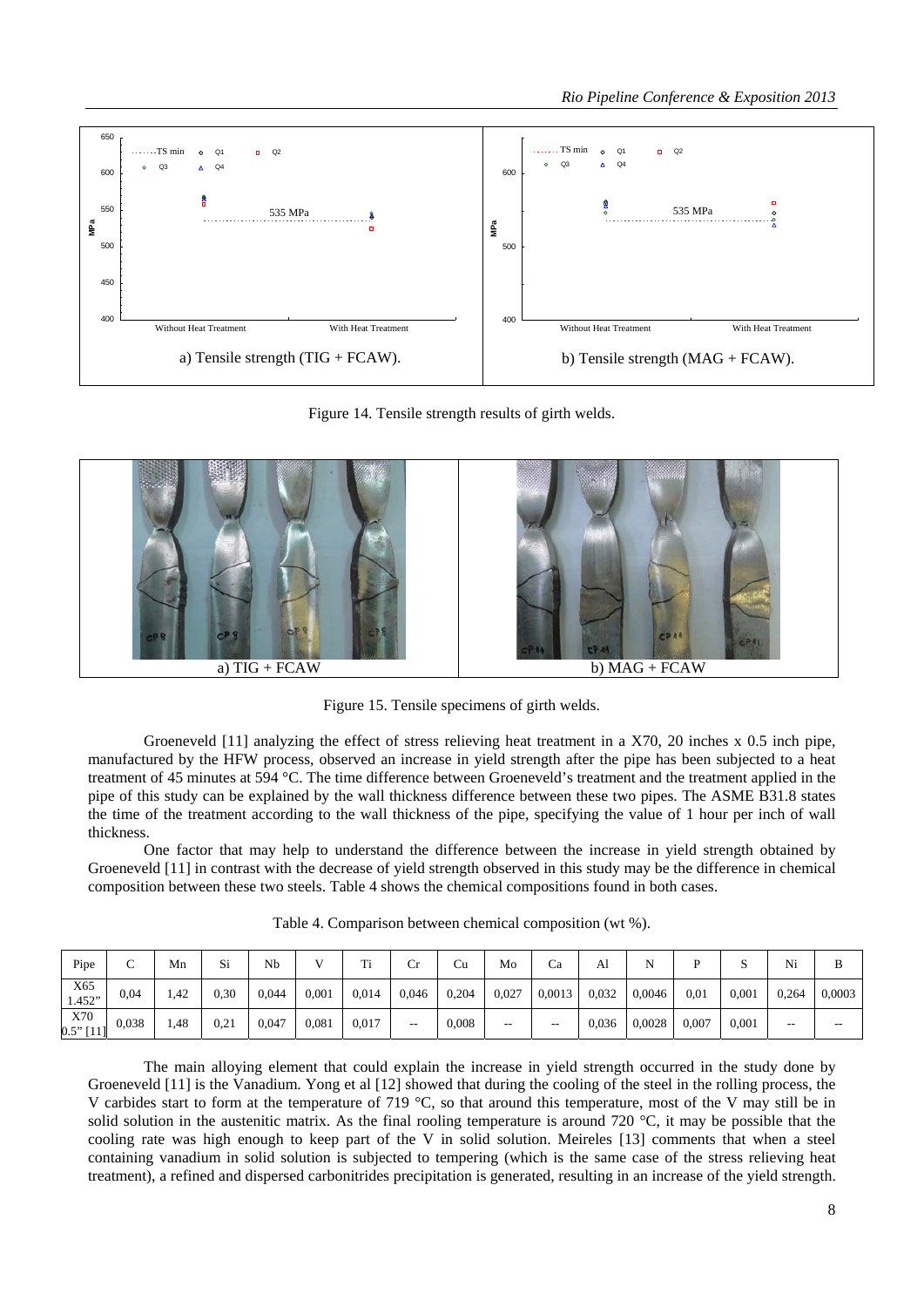Meireles [13] also observed an increase in yield strength after a heat treatment at 400  $^{\circ}$ C for one hour in a X80 pipe containing V, manufactured by controlled rolling without accelerated cooling.

Muthmann [14] explains that the V begins to form carbonitrides in the temperature range between 450 °C and 500 ºC and reach the peaks of precipitation between 550 ºC and 650 ºC. As the treatment described by Groeneveld [11] was carried out at a temperature of 594 °C in a steel containing V, it can be assumed that V was responsible for the increase in yield strength after the heat treatment.

 The absence of V in the steel of this study may explain why the yield strength did not increase, but does not explain why the yield was reduced by heat treatment. One reason may be the loss of work hardening due to the heating.

 During the pipe production by the UOE process, the pipe is cold expanded, that increases the yield strength by work hardening mechanism, which consists in increasing the dislocation density. With the heating of the heat treatment, the dislocation density decreases and the yield strength is reduced. It is important to mention that the pipe studied by Groeneveld [11] that had the yield strength increased after treatment, contain V in its chemical composition and was produced by the HFW process that does not use cold expansion.

 Another case that is closer to the X65 of 1.452 inches evaluated in this study was also studied by Groeneveld [15], using X70 and X80 pipes made from plates. In this case, all pipes that were cold expanded had the yield strength decreased, or kept close to the original value, after stress relieving heat treatment, even those containing V. On the other hand, the only one pipe that had the yield and tensile strength increased, was a pipe containing V produced without cold expansion. Another point that may also be mentioned is that the pipes that had the yield strength decreased had very low carbon content (0.02% to 0.07%) whereas those that had the yield strength increased after heat treatment had higher carbon content (0.12%). Carbon is one of the elements responsible for the phenomenon of strain aging, which tends to increase the yield strength through its diffusion into dislocations regions.

Groeneveld [15] concluded that pipes manufactured from plates produced by controlled rolling processes with accelerated cooling, can have the yield and tensile strength reduced around 10 to 14% by the stress relieving heat treatment.

 It is possible to conclude from the literature [11, 12, 13, 14 and 15] that the cold expansion and the presence of vanadium are important factors for pipes that are heat treated for stress relief, where V contributes to increase the yield strength and cold expansion for reduction. Furthermore, the carbon content is another factor that may have a strong influence. As the X65 evaluated in this study have low carbon content, is not alloyed with vanadium and is cold expanded, the expected result is the reduction of yield and tensile strength as noted.

The hypothesis that the yield strength is reduced by grain growth was discarded in this study because the heat treatment temperature is around 600 ºC and the ferrite to austenite transformation begins at Ac1 temperature that is around 700 ºC. If there was not phase transformation, the grain size remains the same as can be seen in Figure 16.



Figure 16. Microstructure before and after heat treatment.

With the exception of tensile properties, all other properties met the requirements specified in both conditions, with and without heat treatment. The hardness and Charpy tests did not show differences for girth weld in both conditions (Figure 17). Only the Charpy test of SAW longitudinal weld showed a reduction in the impact energy values after heat treatment, but still remaining above the minimum required value (Figure 18). No significant improvement in mechanical properties due heat treatment was observed.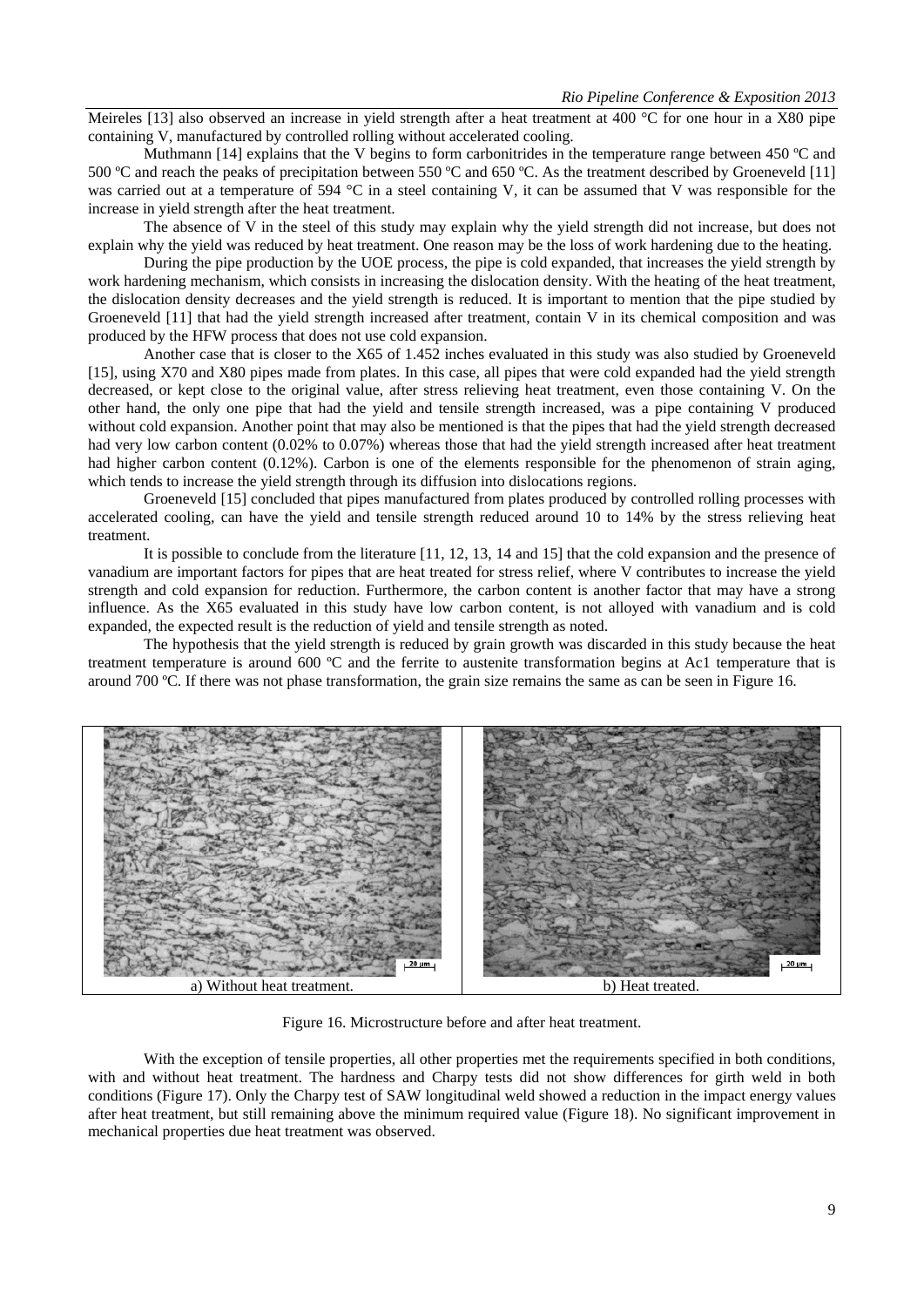

Figure 17. Charpy impact test results of girth weld.



Figure 18. Pipe body and SAW longitudinal weld Charpy results.

Eight side bending specimens for each joint were tested, two in each quadrant. No one specimen presented crack or other discontinuity greater than 3 mm, so that all specimens of all girth welds were approved in the bending test.

 In the nick-break test, four specimens for each joint were tested, one for each quadrant, and all of them were approved according to API 1104 acceptance criteria.

In some cases, the heat treatment may be employed as a solution to reduce the hardness and make the material suitable for H2S service. In the case of this study, the hardness values were below the limit of 250 HV and there was no difference with and without heat treatment (Figure 19 and Figure 20). Moreover, in the HIC and SSC tests, cracks were not detected (Figure 21), confirming the suitability of this material for sour service with no need to perform a heat treatment.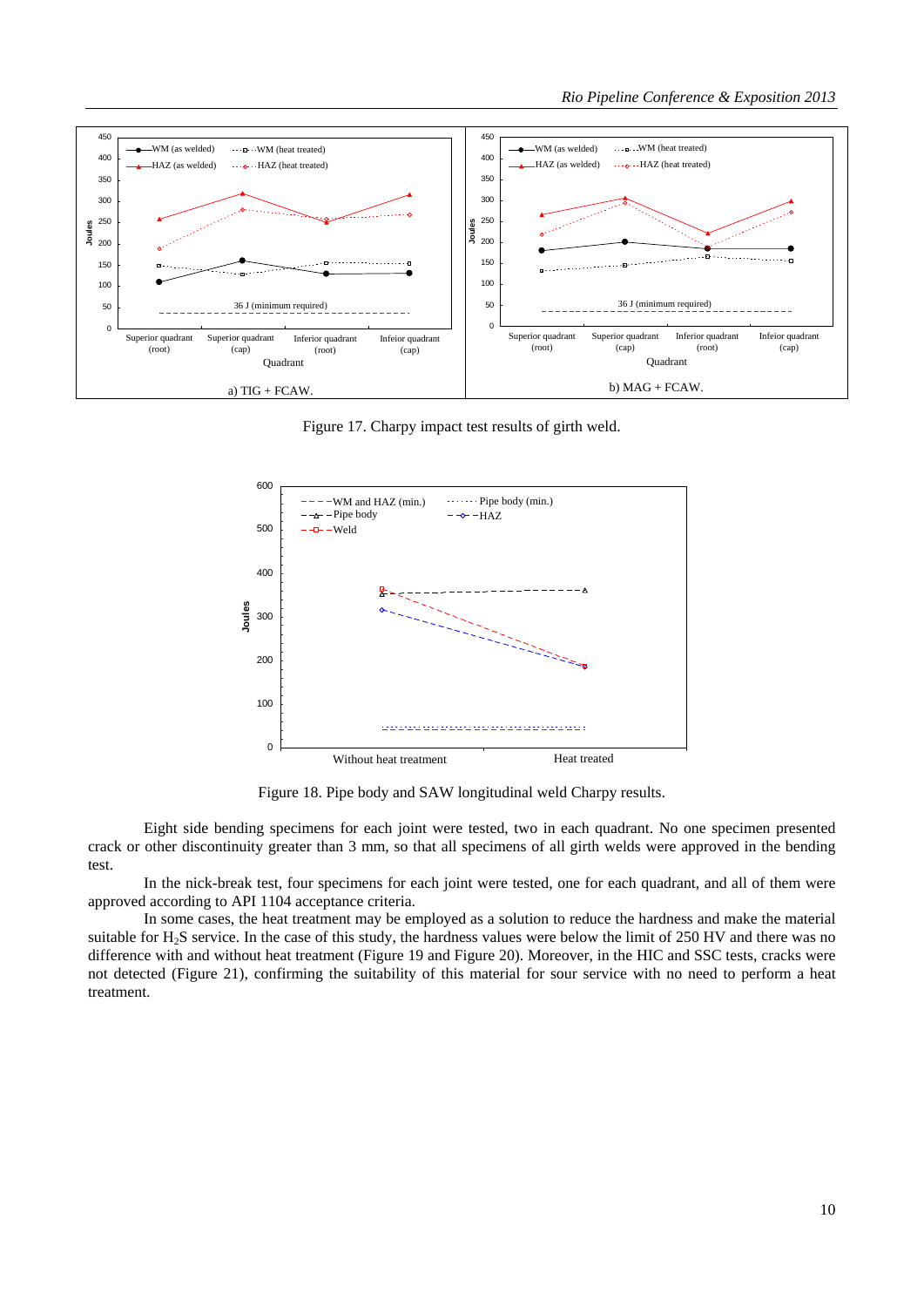

Figure 19. Hardness results of girth welds.



Figure 20. Hardness results of SAW longitudinal weld.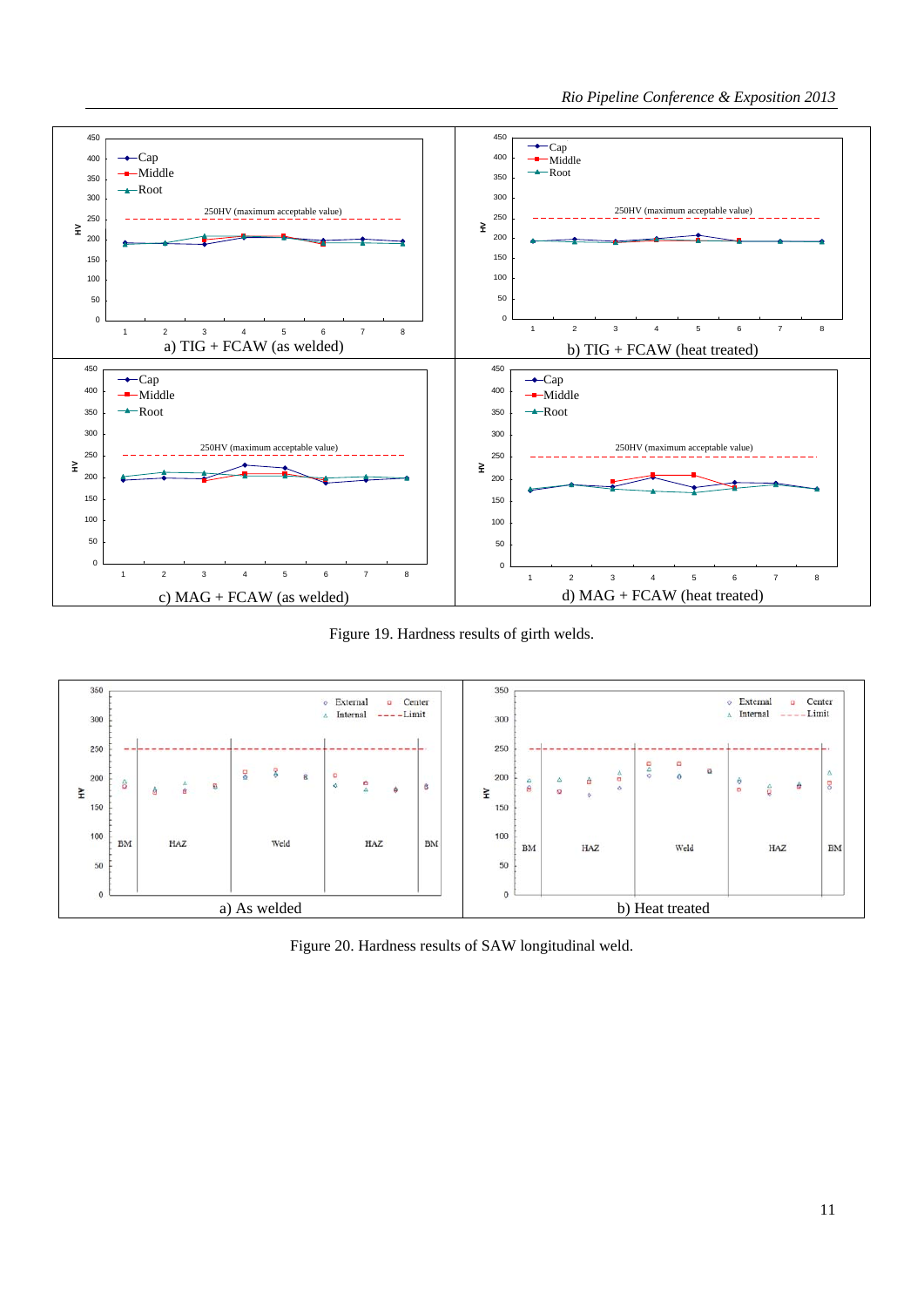

Figure 21. HIC and SSC test samples after the test.

Table 5 summarizes the results of CTOD test and compares them with the results from the fracture mechanics study that was done considering the presence of residual stresses (considering that the stress relieving heat treatment was not performed). Besides the residual stresses, all other stresses presented in the pipeline construction and operation were considered in the fracture mechanics study.

 All test results from CTOD tests showed values above the minimum required by the fracture mechanics study. The results showed Table 5 are the lower results of all specimens of that girth weld.

|                 | CTOD minimum<br>required from fracture<br>mechanics study (mm) | $TIG + FCAW$<br>CTOD results (mm) | $MAG + FCAW$<br>CTOD results (mm) |
|-----------------|----------------------------------------------------------------|-----------------------------------|-----------------------------------|
| As<br>welded    | 0.24                                                           | 0.531                             | 0.525                             |
| Heat<br>treated | 0.18                                                           | 0.428                             | 0.544                             |

# **4. Conclusions**

 The stress relieving heat treatment, performed as specified by the design code ASME B31.8 and the Brazilian standard NBR 12712, results in a reduction of yield and tensile strength of the API 5L X65 sour service pipe, to values below the specified. According to the papers discussed in this study, pipes manufactured by UOE process with a chemical composition designed for sour service, are not suitable for stress relieving heat treatment.

The evaluation of girth welding without performing the stress relieving heat treatment showed that the required properties are within the specified limits. The welding procedure without heat treatment was qualified satisfactorily using two different processes and representing the same situation that will be faced in the field.

The use of heat treatment did not result in mechanical properties improvement. The Charpy test showed values of absorbed energy very close in as welded and treated condition (only the SAW longitudinal weld showed a reduction in absorbed energy after heat treatment). There was no significant change in hardness and no cracks were observed in the SSC and HIC tests.

The fracture mechanics analysis showed that the residual stresses existing due to the absence of heat treatment did not affect the integrity of the pipeline. Furthermore, the values of CTOD required with and without heat treatment are close and lower than that actually found in the girth welds tested.

The stress relieving heat treatment required by ASME B31.8 and NBR 12712 is not suitable for all types of pipes and is not essential for pipes with wall thickness above 1.25 inches. A comprehensive study shall be made before starting a pipeline construction with heat treatment in order to avoid low strength base metal properties around the girth weld.